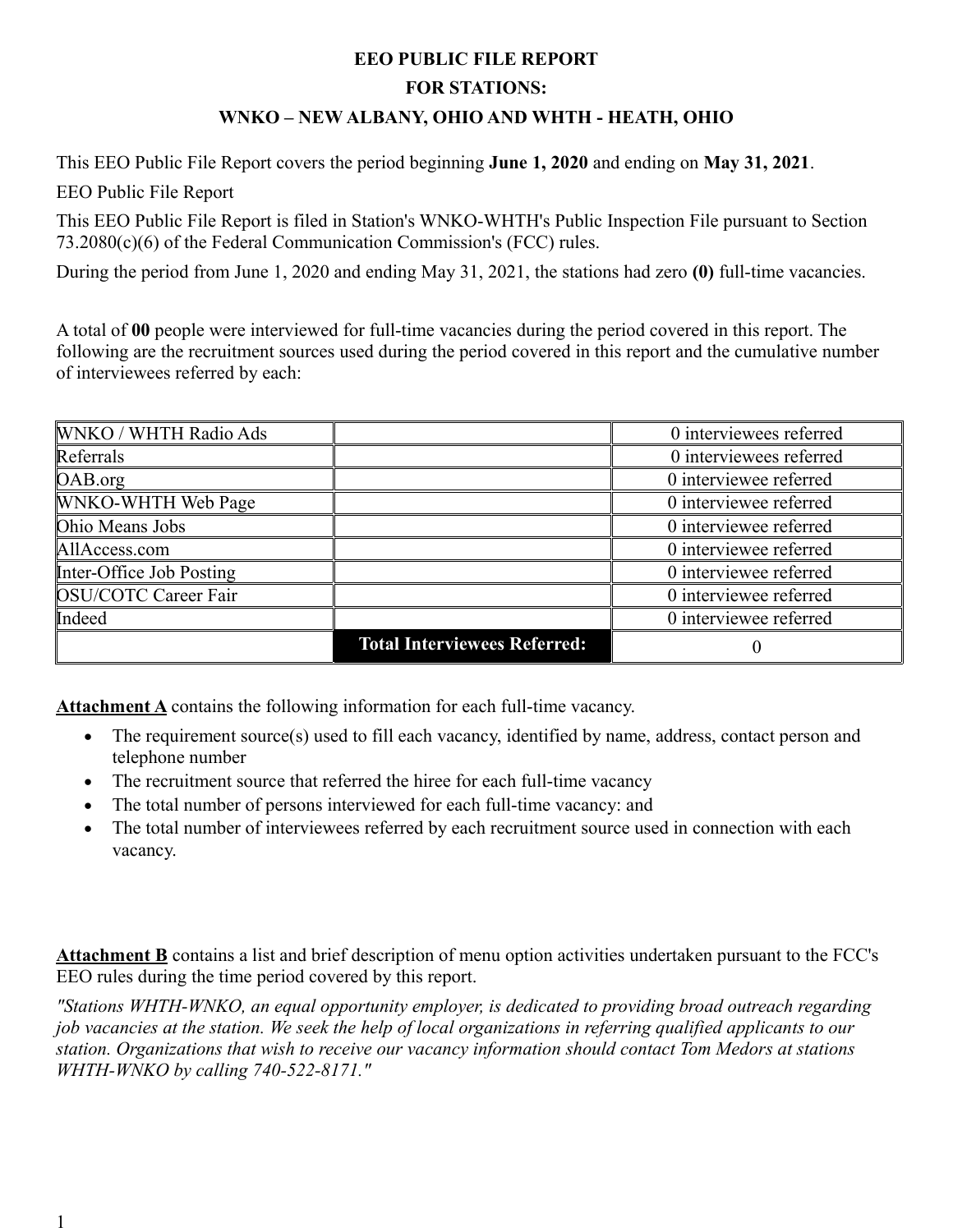## The following is contact information for the recruitment sources used in the hiring process at WNKO / WHTH Radio:

- **Otterbein College** Center for Career & Professional Development Ashley Strausser e-mail: astrausser@otterbein.edu 1 Otterbein College, Westerville OH 43081 (614) 823-1456
- **Ohio University** Career and Leadership Development Center e-mail: careerandleadership@ohio.edu 9 South College Street, Athens OH 45701 (740) 593-1000 Sarah Parker
- **Ohio State University** School of Communications e-mail: schofcomm@osu.edu Dr. Carroll Glynn, Derby Hall, 154 N. Oval Mall, Room 3016, Columbus, OH 43210-1330 (614) 292-6291
- **COTC** Career Development Derek Thatcher e-mail: dthatche@cotc.edu 1179 University Drive, Newark OH (740) 366-9453
- **OSU Newark** Career Development Derek Thatcher e-mail: dthatche@cotc.edu 1179 University Drive, Newark OH (740) 366-9453
- **C-TEC** Career Development 150 Price Road, Newark OH (740) 366-3351
- **Ohio University Zanesville** Career Services Jarod Anderson e-mail: andersj6@ohio.edu 1425 Newark Road, Zanesville OH 43701 (740) 453-0762
	- **Ohio Center For Broadcasting** Gary James e-mail: gjames@beonair.com 9000 Sweet Valley Drive, Valley View OH 44125- 4220 (216) 447-9117
- **Specs Howard**
	- Mary Harms e-mail: mharms@specshoward.com 19900 W. Nine Mile Road, Southfield MI 48075
- **Opportunity Links / Licking County Ohio Means Jobs** 998 East Main Street, Newark, OH 43055 (740) 927-3993
- **OAB.org** contacted via the internet: oab@oab.org
- NAB.org contacted via the internet: nab@nab.org